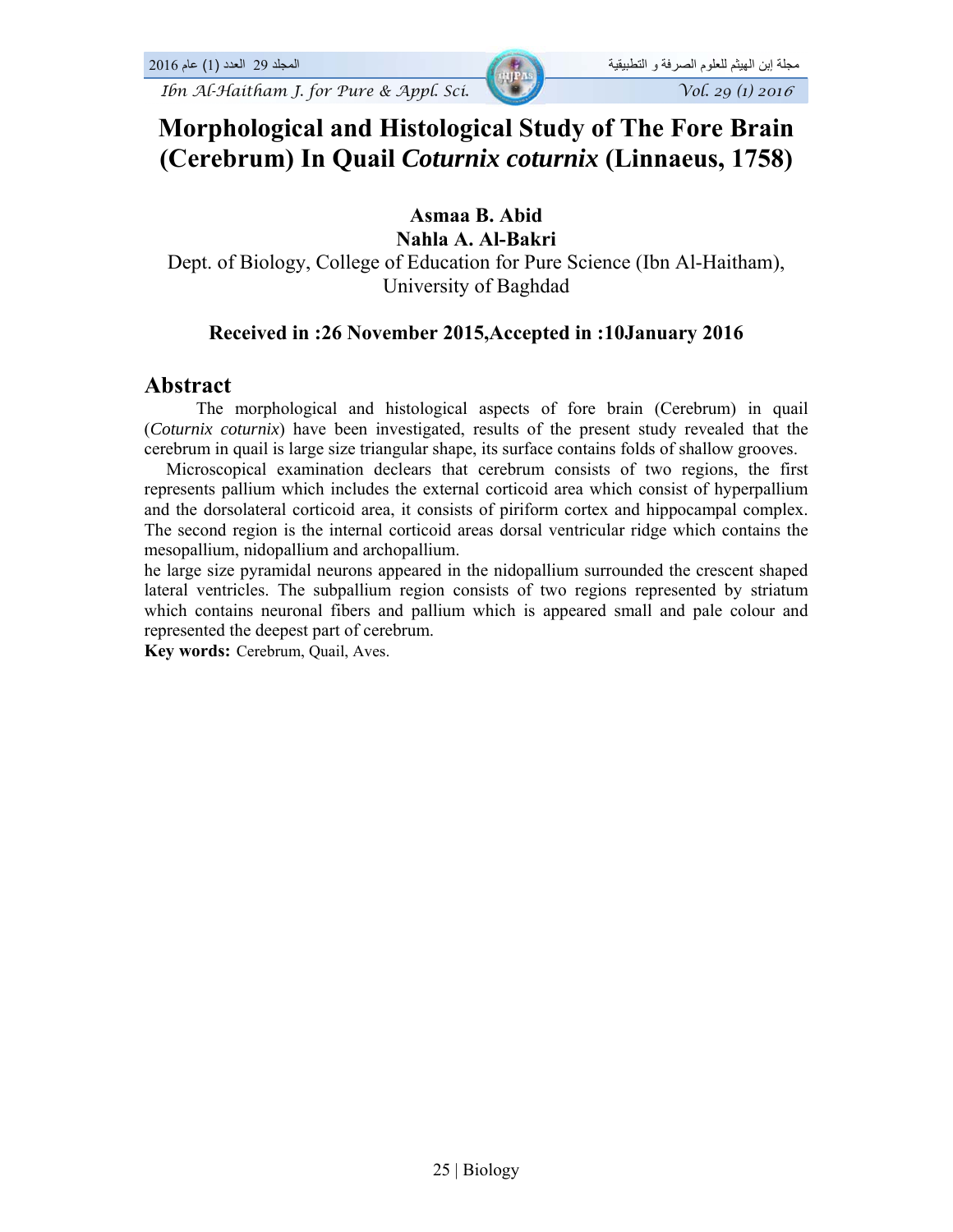# مجلة إبن الهيثم للعلوم الصرفة و التطبيقية المجلد 29 العدد (1) عام 2016

## **Introduction**

Prosencephalon represented the largest part of the brain in vertebrates animals. It is receives different stimuli and stores the received information, prorsencephalon consists of two parts, these are telencephalon which represented the dorsal region of the prosencephalon and diencephalon which represented the ventral region of prosencephalon [1, 2 and 3]. Telencephalon in mammals contains large number of folds and sulci [4], and it is large sized in birds and reptiles. In reptiles the cerebrum performs some of mesencephalon functions as it is responsible for learning and memory [5 and 6].

 Prosencephalon has been investigated morphologically, histologically, embryologically and physiologically in different vertebrates [7, 8 and 9]. Review of the literature revealed that it is subjected of few investigations done by Iraqi researcher, these are Al-Bakry [10] who studied the embryonic development of the prosencephalon in bony fish embryo, Al-Habeb [11] studied the embryonic development of the brain in mosquito fish *Gambusia affinis*. On the other hand, Najeb *et al.* [12] investigated the embryonic development and histological structure of *Barbus sharpeyi*, Al-Kazelchi [13] study the procencephalon in *Anas platyrhnchos*, Al-Rufaeei [14] studied the morphological description and histological structure of olfactory organ in *Heteropneustes fossilis* and *Rana ridibunda*, Al-Asady *et al*. [15] studied the embryological development and histological structure of olfactory organ in common carp *Cyprinus carpio* and Hussain *et al.* [16] studied the morphological description and histological structure of olfactory organ in local chicken *Gallus domesticus*.

The present study aims to study the morphological description and histological structure of prosencephalon in quail *Coturnix coturnix*.

## **Materials and Methods**

A total of (12) male and female birds of the species under investigation were obtained from the local markets at Baghdad city the age of birds was one month. Brain have been removed from the skull, the weight, length and width of the brain and prosencephalon were measured [17]. Paraffin wax methods employed in histological study according to the methods of (19 and 20 micrometers) and measurement in done by ocular.

## **Results**

#### **1-Morphological study**

 Results of the present study revealed that the brain in *Coturnix coturnix* consists of three regions represented by prosencephalon, mesencephalon and rhombencephalon (Fig. 1). Telencephalon represented by cerebral hemispheres which appeared as a connected vesicles with folded and sulci at the external surface, both vesicles are surrounded by meninges and they are connected with olfactory bulbs anteriorly. There is a longitudinal cerebral fissure at the middle of the cerebrum this fissure divided the cerebrum into two parts called cerebral hemispheres, there are also another fissure in between the cerebrum and cerebellum called transverse cerebral fissure (Fig 1).

 The second part of the brain is mesencephalon which is differentiated by the presence of the large optic lobules. The dorsal wall of the optic lobes formed the optic tectum while the ventral wall formed the tegmentum, the third part of the brain represented the rhombencephalon which consists of the cerebellum from the dorsal side, the cerebellar peduncles from both sides, pons and medulla oblongata from the ventral side, the later connected with the spinal cord (Fig 2).

 The ratios of mean weigh, length and width of cerebrum in comparison with the mean of weight, length and width of total brain in quail were  $(66\%)$ ,  $(12\%)$  and  $(25\%)$  respectively (Table 1).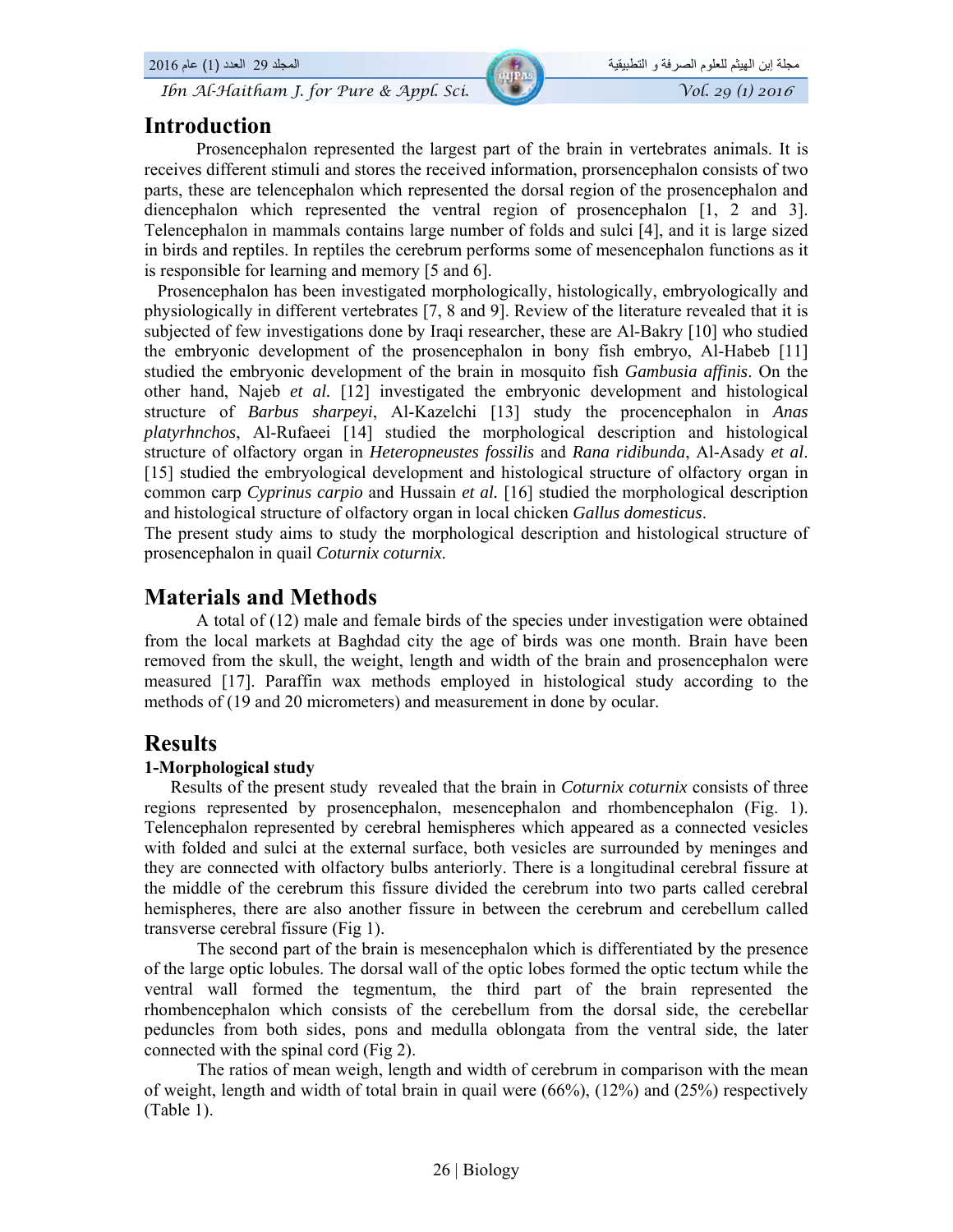## **2-Histological study**

Results of the present study revealed that the cerebral hemisphere consists of two regions:

**A- Pallium** which includes the external and internal cortical area, the external cortical areas situated at a tip of cerebrum and appeared as cap of mushroom. It consists of:

a-Hyperpallium (Wulst), which is represented by a large mass located internally at the dorsal side of each cerebral hemisphere and limited by vallecular, which appears as a lamellate structure which contains:

1. Fibromolecular layer contains different types of cells represented by stellate neurons with mean diameter of (10) μm; spherical neuros with mean diameter (7) μm and the glial cells with mean diameter of  $(2)$  μm (Fig 2).

2. Hyperpallium accessorium (HA) which contains a layer of stellate neurons with (9) μm in their mean diameter and spherical neurons with (5) μm in mean diamter (Fig 2).

3. Intercalated hyperpallium accessorium (IHA), this region contains stellate neurons with (8) μm in mean diameter (Fig 3).

4. Hyperpallium intercalates suprema (HISM), this region contains fusiform neurons with (7) μm in mean diameter (Fig 3)

5. Hyperpallium densocellulare (HD), a deep layer contains pyramidal shaped neurons with mean diameter of (18) μm, stellate neurons with (10) μm in diameter, fusiform shape neurons of (10) μm in mean diameter and spherical neurons of in mean diameter (Fig 3).

b-Dorsolateral corticoid area (DLC): It is a superficial layer contain stellate neurons with (10) μm in mean diameter and axon with branched end and dendrites with spine. It contains also spherical neurons of (9) μm in diameter and horizontal neurons of fusiform shape and small size with  $(20)$  µm in mean diameter (Fig 4).

c-Piriform cortex: It is a superficial layer contains pyramidal neurons with (7.5) μm in mean diameter. The glial cells also appear in this layer and with  $(4)$   $\mu$ m in mean diameter (Fig 5).

d-Hippocampal complex: It is supra ventrolateral process divided into dorsolateral (DL), dorsomedial (DM) and ventral parts. The pyramidal neurons appeared in these part with mean diameter of  $(8)$  µm, they consist of axon extend from the tip toward the superficial layers of the cortex and contain numerous dendrites extend from its base horizontally, fusiform neurons with long axon and  $(8)$  μm in mean diameter, stellate neurons with  $(10)$  μm in mean diameter and spherical neurons with (7.5) μm in mean diameter (Fig 6). On the other hand the internal cortical areas which called dorsal ventricular ridge (DVR) which are well developed and divided into the following parts:

a- Mesopallium which is located underneath the dorsolateral cortical area and contains pyramidal neurons of (7.5) mm in mean diameter, spherical neurons of (7.5) μm mean diameter, and horizontal neurons with mean diameter of (18) μm. The axons of spiny dendrites of these cells extend to the surface, the glial cells also appear in this layer and they are with mean diameter of (5) μm (Fig 7).

b- Nidopallium which is surrounded the lateral ventricle and contained large pyramidal neurons with mean diameter of (51) μm and contained apical single thick dendrite extended the upper layers of the cortical area, the glial cells also found in this layer with mean diameter of  $(5)$  µm (Fig 8).

c- Archopallium which represented cerebrum and situated in caudal region of cerebrum and contained pyramidal neurons, spherical neurons and stellate neurons in addition to the glial cells, they are with mean diameter of  $(12, 7, 10, \text{ and } 3)$  µm (Fig 9).

**B- Subpallium** which located underneath the nidopallium and occupied the internal parts of cerebrum, it is divided into two parts:

a-Striatum which is represented by a small region of cerebrum and consists of a mass of spherical neurons in between them a large bundles of myelinated axons and they are with afferent spiny dendrites which give this region its striation appearance (Fig 10).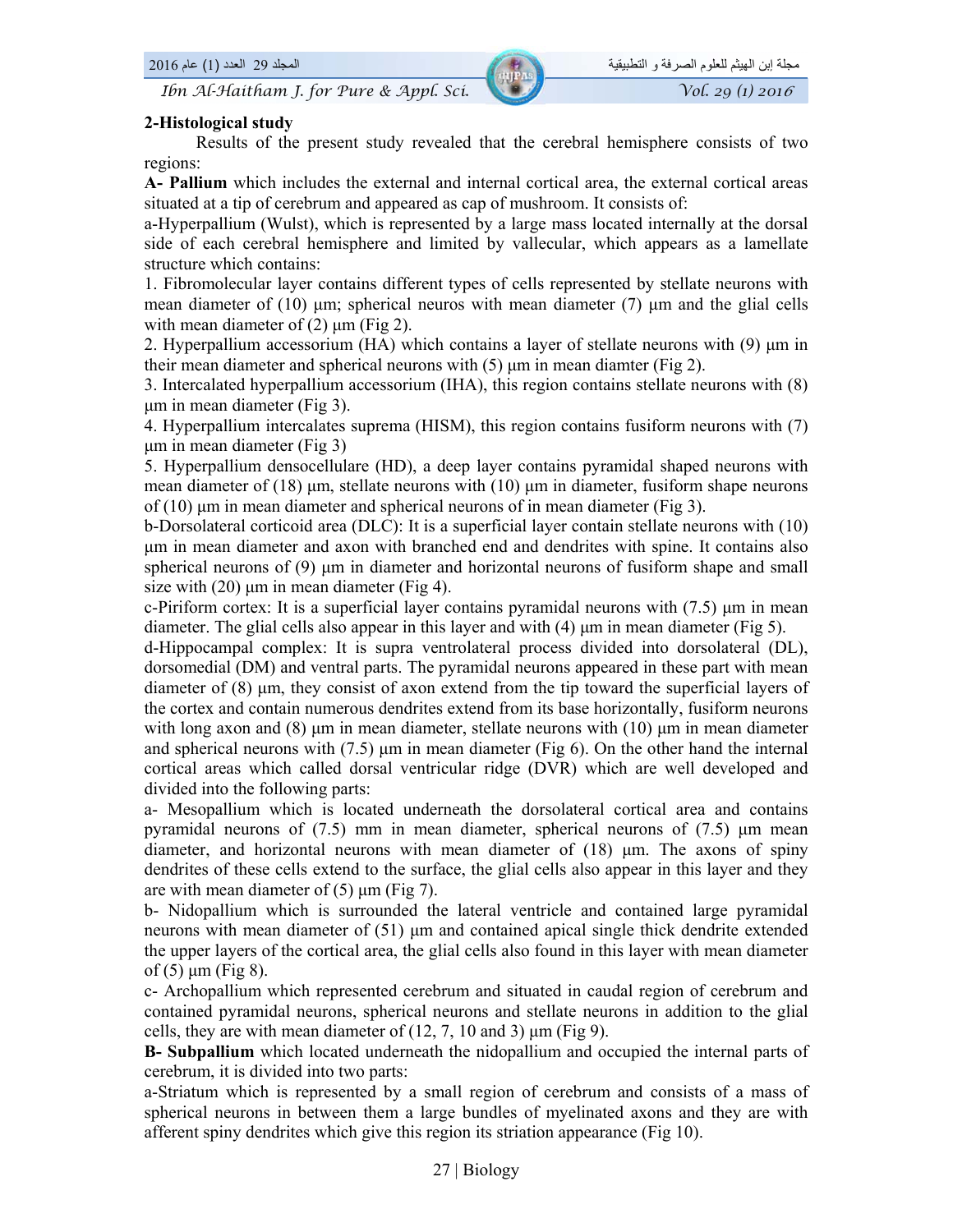b-Pallium is a small size region in the cerebrum. It appeared deep in its position with pail colour and contains few pyramidal neurons of small size (Fig 11).

Each cerebral hemisphere contains a cavity called lateral ventricle which appears as a crescent shape and surrounded by nidopallium. The anterior choroid plexus appeared the posterior medical region which is formed from a finger like projection differentiae by the presence of villi and each villas contains connective tissue rich with blood capillaries and collagenous fibers derived from pia mater and covered by cuboidal epithelial tissue (Fig 12, 13).

## **Discussion**

Brain in aves is larger as much as to time of the brain in reptiles and mammal [22]. The cerebral hemispheres represented the largest part of the prosencephalon and it contains (90%) of the neurons found in the central nervous system [23]. Embryologically cerebral hemispheres developed as an evagination from the anterior end of the neural tube which represent telencephalon in all vertebrates with the exception of actionopterygains fish (Ray finned) [24, 25].

Quail has large cerebrum represented (66%) of the brain wight, this result agrces with the result of [13]. Kent [26] stated in his study that there are functional of structural differences in cerebral hemisphere depending on the sexes and species and these differences did not appear on the morphology of the cerebrum [27]. The external part of the telencephalon in mammals appear with complex folds and formed from gray matter which arranged as a layers. The internal part of the telencephalon situated at the ventral side of the lateral ventricles and in the reptiles and aves, the external and internal parts of telencephalon composed of nuclei. The cerebrum in primitive vertebrates such as hag fishes and lampreys is represented by a simple structure receives the nerve impulses from the olfactory bulb, while in cartilagenous fish, crosspterigean fish and amphibians represented by a complex structure consists of ventral and lateral parts which represented the pale pallium and the dorsal part which represent the archi pallium in addition to the ventral part which represents the basal nuclei and contains nerve fibers extended to the thalamus.

In actionopterygean fish (Ray finned), the internal surface of the lateral and ventral region formed an evagination inside the lateral ventricles and includes the basal nuclei of the pallium which becomes a complex structure in teleosts fish, and the dorsal surface appears as a membranous structure with lacks of the nervous tissue. On the other hand in amniotes the cerebrum becomes as a complex structure, in reptiles the cerebrum performs some of mesencephalon functions and formed from the large size pale pallium in comparison with amphibians [22 and 28].

In adult birds the pallium represented about (75%) of the telencephalon and acts to connect between the sensory inputs and motor output [29].

The hyperpallium region and archopallium in birds send branches of the neural fibers to the motor nuclei situated in brain stem and spinal cord [30]. These results agree with the results of the present study as it is stated that hyperpallium contains nerve fibers.

Results of the present study revealed that the dorsolateral corticoid area contains horizontal neurons in the upper layers of cerebral, this foundation agrees with results recorded by [29].

Previous studies found that in fish, reptiles, birds and mammals the hippocampus and amygdala contain a pyramidal neurons [28], these results are confirmed by the results of the present study.

The pyramidal neurons play an important roles in the mammary, and represented an inhibited neurons in the cerebrum, they are present also in molecular layer of cerebellum [29, 31].

 Sheoherd [29] stated that the fusiform neurons found in the cerebrum layers and they are appeared with long dendrites extended to the surface of cortex and the thalamus. Results of the present study confirmed the above foundation due to the appearance of these neurons in the hippocampal complex.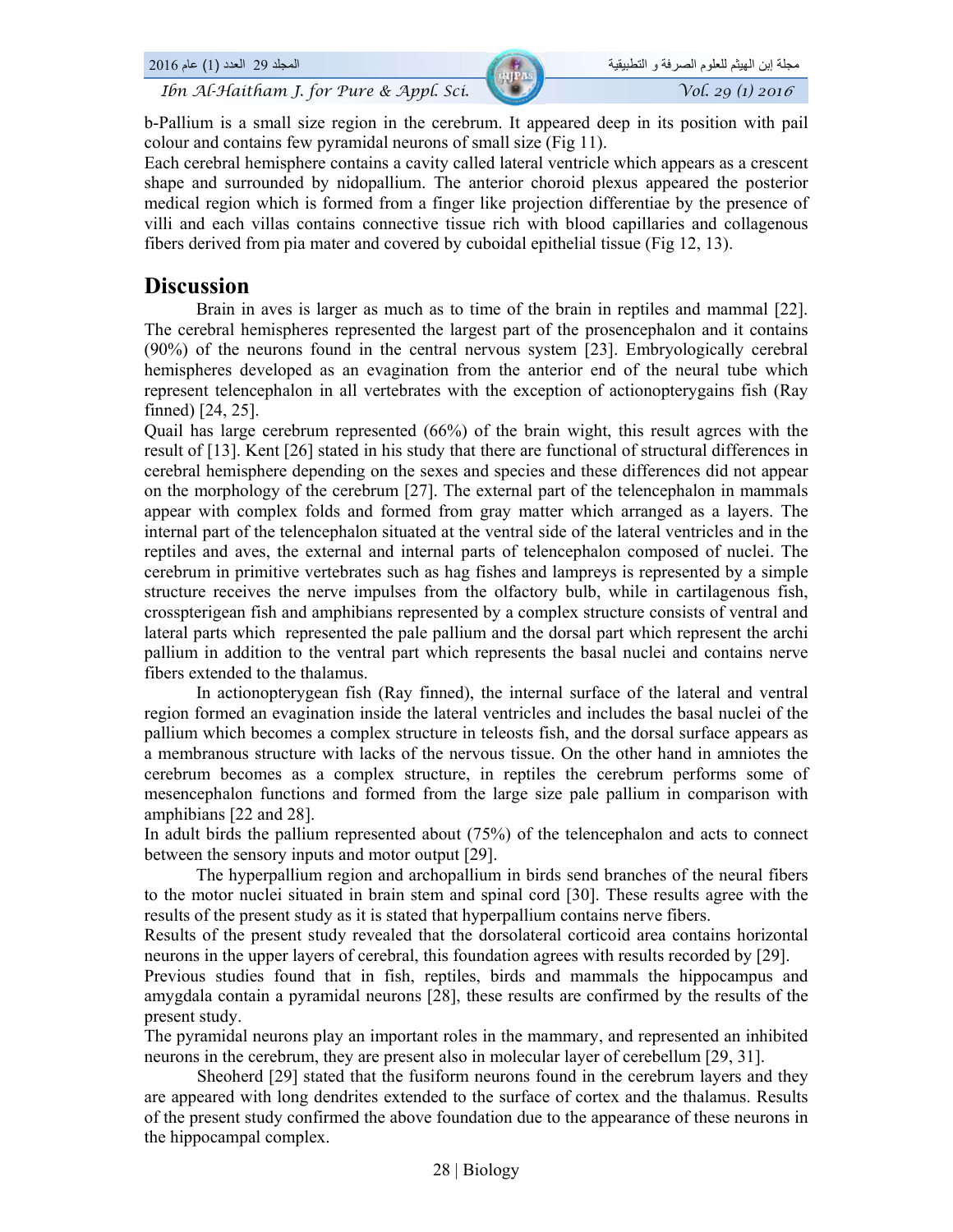The Dorsal ventricular ridge (DVR) regions received the somatic sensory impulses and the auditory impulses and send motor impulses to the basal ganglia [32]. In quail the (DVR) contains pyramidal neurons, these results agree with the results recorded by [33] in *Tyto alba*. The axons of the pyramidal neurons extend to the brain stem and spinal cord [29].

The dorsal ventricular ridge (DVR) in birds contains nuclear matter as its represented the motor sensory input and outputs [32, 34]. In bird (DVR) controlled the wings movement and the body position as it occupied (75%) of the size of telencephalon [35] and it is appeared well developed in intelligent birds as in craws, parrots and passerines while it is less developed in pigeons, quail and domestic chickens [30], these results agree with the results of the present study.

 The (DVR) consists of three regions represented by mesopallium, nidopallium and archopallium, these results agree with [33] in *Tyto alba* and *Anas olatyhnches* [13].

 Bird cerebrum lacks of prefrontal cortex (PfC) which is found in mammals, the nidopallium in birds is homologous to the prefrontal cortex in mammals as it is filled with neurons which connect with brain parts and that is why it represented center for neuronal input and output of the brain [36, 37] these results agree with the results of the present study. Skimizu [32] stated that the subpallium called basal ganglia as it represented the main center of extra-pyramidal motor system.

The striatum contains the basal ganglia and the bundles of nerve fibers situated in the deep regions of cerebral hemisphere [37], these results agree with the present study results. Puelles *et al*. [38] stated that the striatum is responsible for learning and mammary and it resembles the neocortex region in mammals.

Bi and Poo [28] reported the lacks of pyramidal neurons, in olfactory bulb and striatum of mid and hind brain and spinal cord in fish, reptiles, birds and mammals. The striatum region in vertebrates received several branch sensory nerve fibers from hypothalamus, and the number of these fibers are few in Amphibia in comparison with the other vertebrates. In birds the sensory neuronal impulses are important for nesting and nursing of the young bird [37]. The embryonic studies revealed that striatum represented the first region of the brain appeared during the embryologic development and it is divided into dorsomedial and ventrolateral regions [24].

The pallium which worked for the organizing the behaviors as it is responsible of voluntary movements and it has an important role for the heavy drink and doses of drugs [22].

The comparative embryological studies revealed a homology of telencephalon in birds of mammals as the neurons of subpallium have the same origin and they are migrate to the (DVR) and cortical areas in pallium [38, 39].

The gray matter in lower vertebrates which is situated below the white matter of the brain, while in reptiles the gray matter distributed at the surface of the brain specially in the anterior part of the brain which represented the primitive cortex. On the other hand in mammals cortex covered the cerebral hemispheres completely as in primates which leads to make the paleopallium to the ventral surface of the brain, and the archipallium which surrounded the dorsomedial ridge to from the hippocampus. In placental mammals the corpus collosum developed well and connected the cerebral hemispheres [26, 40].

#### **References**

- 1. Brooker, RJ.; Widmaier, EP.; Graham, LE. and Stiling, PD. (2008). Biology, 2 nd ed. Ch.34, The McGraw-Hill. Com. New York: 717-79.
- 2. Bevelander, G. and Ramaley, J. (1979). Essentials of histology, 8 th ed. The C. V. Mosby. Comp. USA: 363-366.
- 3-Kotpal, RL. (2010). Modern text book of zoology: vertebrates. Restage. Publ. New Delhi: 1-846.
- 4.Hodges, RD. (1974). The histology of the fowl. Academic press. Inc. London: 648 .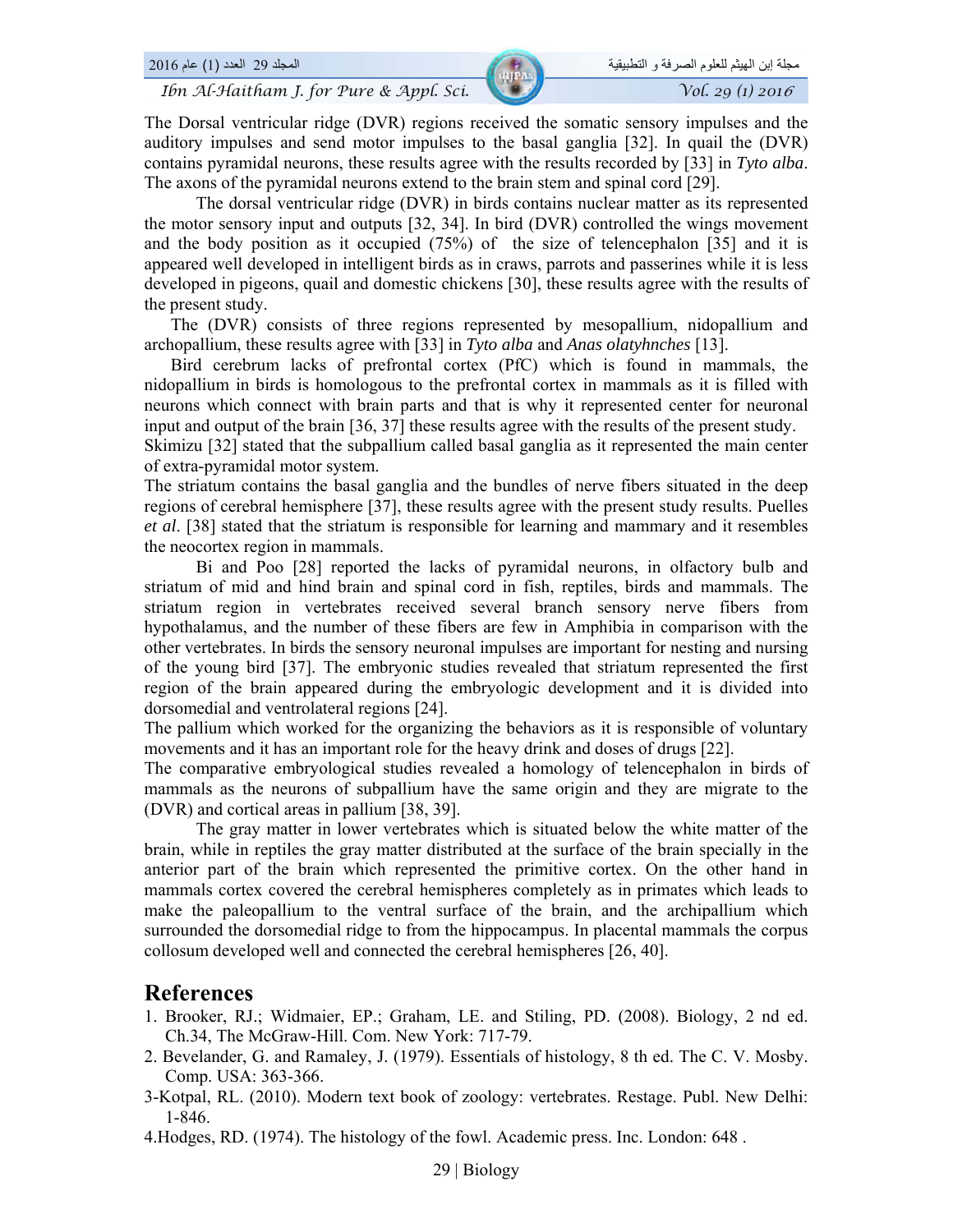- 5. Kent, CC. and Carr, RK. (2001). Comparative anatomy of the vertebrates, 9th ed. McGraw-Hill. Book. Co. Inc. New York: 824.
- 6. Northcutt, RG. (2002). Understanding vertebrates brain evolution. Integrative and comparative. Biology, 42(2): 743-766.
- 7. Redies, C.; Mzdina, L. and Puelles, L. (2001). Cadherin expression by embryonic divisions and derived gray matter structures in the telencephalon of the chicken. J. Comp. Neur., 438: 253-255.
- 8. Peng, K.; Feng, Y.; Zhang, G.; Liu, H. and Song, H. (2010). Anatomical study of brain of Afreican Ostrich. Turk. J. Vet. Anim. Sci., 34(3): 235-241.
- 9. Rehkmpera, G; Erahma, H. D. and Cnotkaa, J. (2008). Mosaic evolution and adaptive brain component alteration under domestication seen on the background of evolutionary theory. Brain Behav. Evol., 71: 115-126.
- 10. Al-Bakri, N. (1995). Study of Neurulation in embryo of bonny fish. PhD. Thesis, College of Education for pare sciece (Ibn Al-Haitham), University of Baghdad: 55.
- 11. Al-Habeb, R. A. (2006). Eembryogenesis of central nervous system in the gastrula stage until birth to a fish mosquitoes *Gambusia affinis* (Bairds & Girad). MSc. Thesis, College of Science for Women, University of Baghdad: 98. (In Arabic).
- 12. Najib, M. Q.; Daoud, H. A. M. and Ghali, M. A. H. (1999). Embryogenesis and histology of olfactory organ in brown fish (*Barbus sharpeyi* Gunther), 2-Morphological and histological description of olfactory organ in adult fish. Veterin. Med., 9 (1): 22-32. (In Arabic).
- 13. Al-Kezlchi, S. A. A. R. (1999). Anatomical and Histological study of the brain in a bird *Anas platyrhnchos* L. PhD thesis, College of Education for pare science-Ibn Al-Haitham, University of Baghdad: 105 pp. (In Arabic).
- 14. Al-Rufaeei, L. M. (2001). Description morphological and histological structure of olfactory organs in a fish biting *Heteropneustes fossils* and Iraqi frog *Rana ridibinda*. MSc. Thesis, Baghdad University. (In Arabic).
- 15. Al Assadi, Z. T. S.; Ghali, M. A. H. and Daoud, H. A. M. (2002). Embryogenesis and histology of olfactory organ in carp fish (*Cyprinus capiro* L.), 1-Histological Differentiation of disk olfactory. J. Ibn Al-Haitham Pure and Applied Sci., 15 (14): 29-39. (In Arabic).
- 16. Hussein, A. A. and Daoud, H. A. M. (2011). Morphological and histological description installation of olfactory organ of the chicken (*Gallus domesticus*), J. Madenat Alellem Coll., 3 (2): 32-47. (In Arabic).
- 17. Spijker, S. (2011). Dissection of rodent bra. Regions. Neuroproteomies. Neuromethods., 57: 13-20.
- 18. Bancroft, JD. and Stevens, A. (1982). Theory and practice of histology techniques 2 nd ed. Churchill. Livingston. London: 662.
- 19. Vacca, L. (1985). Laboratory manual of histochimistiy. Raven press. New York: 238 pp.
- 20. Luna, LG. (1968). Manual of histological staining methods, 3 rd ed. Mc Graw-Hill. Book. Co. Inc. New York: 258.
- 21. Humason, GH. (1967). Animal tissue techniques, 2<sup>nd</sup> ed. W. H. Freman Com. San Francisco: 489.
- 22 Figlia, D.; Pasik, P. and Pasik, T. (1982). A Golgi and ultrastructure study of the monkey globus pallidus. J. Comp. Neurol., 212: 53-75.
- 23. Aspinall, V. and Cappello, M. (2009). Introduction to veterinary anatomy and physiology text bock, Butte Rworth Heinemann an Imprint of Elsevier Ltd., London: 238.
- 24. Sadler, TW. (2006). Langman's medical embryology, l0th ed., Lippincott Williams and Wilkins., New York: 371.
- 25. Kaas, JH. (1995). The evolution of isocortex, brain behave. Evol., 46: 187-196.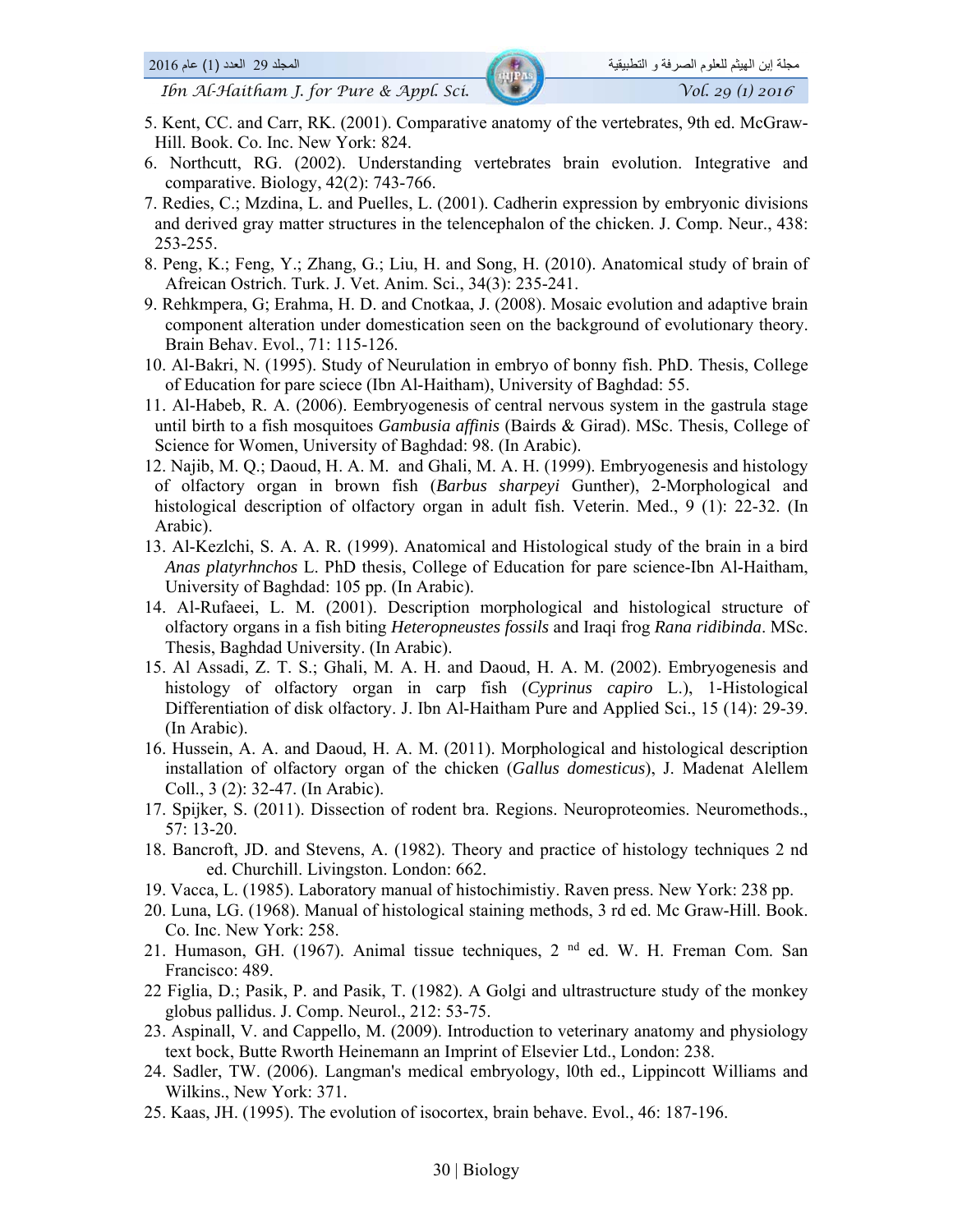- 26. Kent, G. (1987). Comparative anatomy of vertebrates, 6th ed. John Wiley., New York: 385.
- 27. Leake, LD. (1975). Comparative histology academic press, New York: 378.
- 28. Bi, GO.; Poo, M. (1998). Synaptic modifications in cultured hippocampal neurons dependence on spike timing synaptic strength and postsynaptic cell type. J. Neurosci., 18: 10464-10472.
- 29. Shepherd, GM. (1994). Neurology Oxford University.
- 30. Jarvis, ED.; Gunturkun, O.; Bruce, L.; Csillag, A.; Karten, H.; Kuenzel, W.; Medina, L.; Paxinos, G. (2005). Avian brains and a new understanding of vertebrate brains evolution. Nat. Rev. Neurosci., 6: 151-159.
- 31. Romer, AS. and Parson, TS. (1977). The vertebrate body, Philadelphia.
- 32. Skimizu, T. (2009). Why can birds be so smart, background, significance and implication of the revised view of the avian brain. Comparative Cognition and Behavior Reviews, 4: 103-115.
- 33. Abd-Alrahman, SA. (2012). Morphological and histological study of the cerebrum in a nocturnal bird species (Barn owl) Tyto alba, 3(25): 73-86.
- 34. Rehnipera, G.; Frahma, HD. and Cnotkaa, J. (2008). Mosaic evolution and adaptive brain comprent alteration under domestication seen on the background of evolutionary theory. Brain behavior and Evolution, 71: 115-126.
- 35. Iwaniuk, N. and Hurf, PL. (2005). The evolution of cerebrotypesin birds. Brain Behav. Evol., 65(4): 215-230.
- 36. Brink, T. L. (2008). The nervous system. Physiology: 62 .
- 37. Weithers, PC. (1992). Comparative animal physiology, Saunders College pub., New York: 949.
- 38. Puelles, L.; Kuwana, E.; Puelles, E.; Bulfone, A.; Shimamura, K.; Keleher, J.; Smiga, S. and Rubenstein, J. L. (2000). Pallial and subpallial derivative, in the embryonic chick and mouse telencephalon, traced by the expression of the genes Dlx-2, Emx-1, Nkx-2.1, Pax-6, and Tbr-1. J. Comp. Neurol., 424(3): 409-38.
- 39. Striedter, GF. and Beydler, S. (1997). Distribution of radial glia in the developing telencephalon of chicks. J. Comp. Neuril., 387: 399-420.
- 40. Rehknipera, G.; Frahma, HD. and Cnotka, J. (2008). Mosaic evolution and adaptive brain component alteration under domestication seen on the background of evolutionary theory. Bran Behavior and Evolution, 71: 115-126.

|                        | Whole brain | Cerebrum | $\frac{0}{0}$ |
|------------------------|-------------|----------|---------------|
| Mean of weight<br>(gm) | 0.6         | 0.4      | 66            |
| Mean of length<br>(cm) | 2.5         | 0.3      |               |
| Mean of wide (cm)      |             | 0.5      |               |

| Table (1): Measurements of whole brain and cerebrum of adult quail. |
|---------------------------------------------------------------------|
|---------------------------------------------------------------------|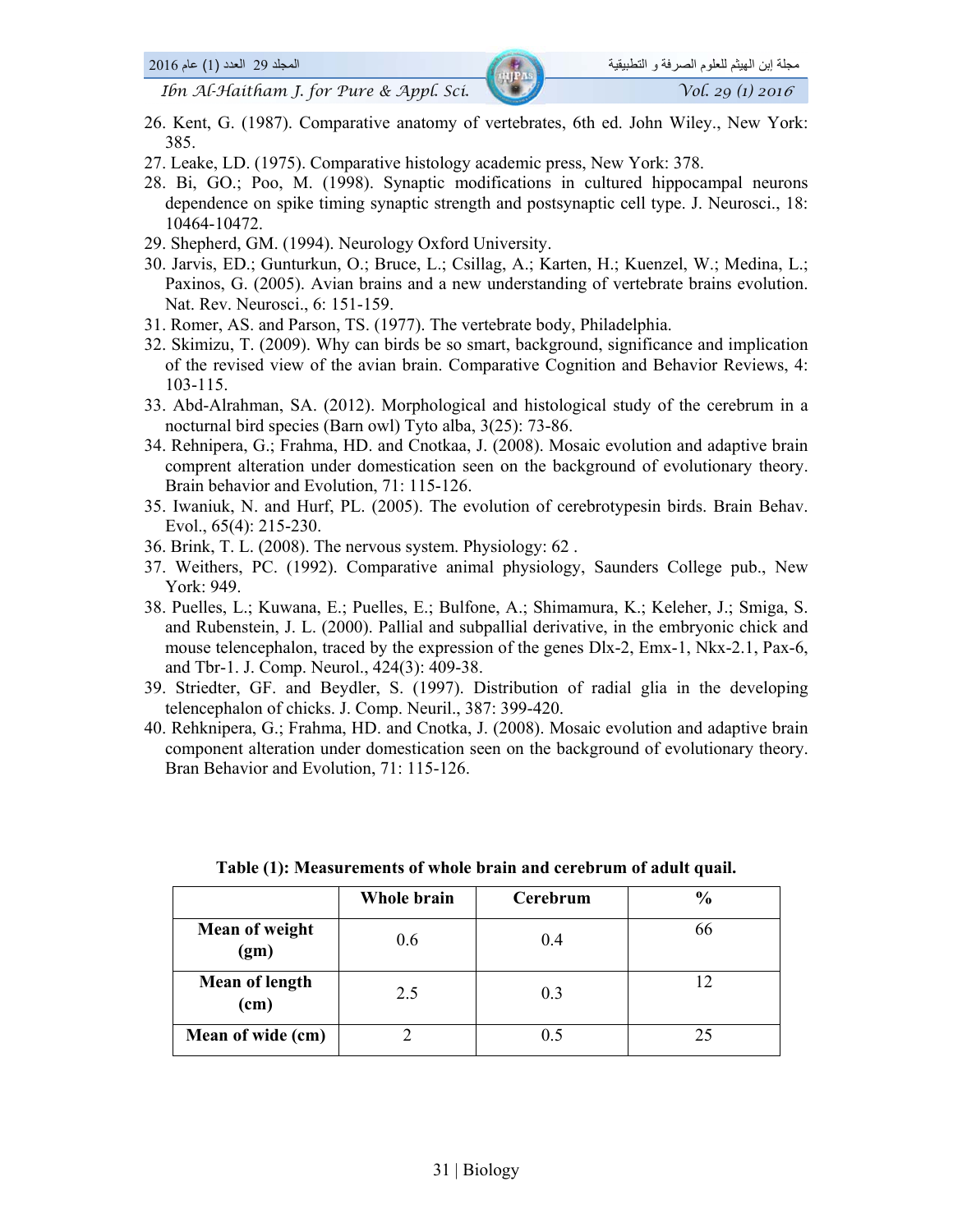



Fig (1): Mid-sagittal through the brain of quail showing the parts of cerebrum. Olfactory bulb (OB), Cerebral hemisphere (CH), Pond (PO), Medulla oblongata (MO), Diencephalon (Di), Spinal cord (SC), Anterior lobe (AL), Posterior lobe (PL), Flocculonodular lobe (FNL).



Fig (2): Cross section through the cerebrum of quail showing the fibromolecular layer (FM) and the hyperpallium accessourium (HA) in the hyperpallium (H & E. x1000).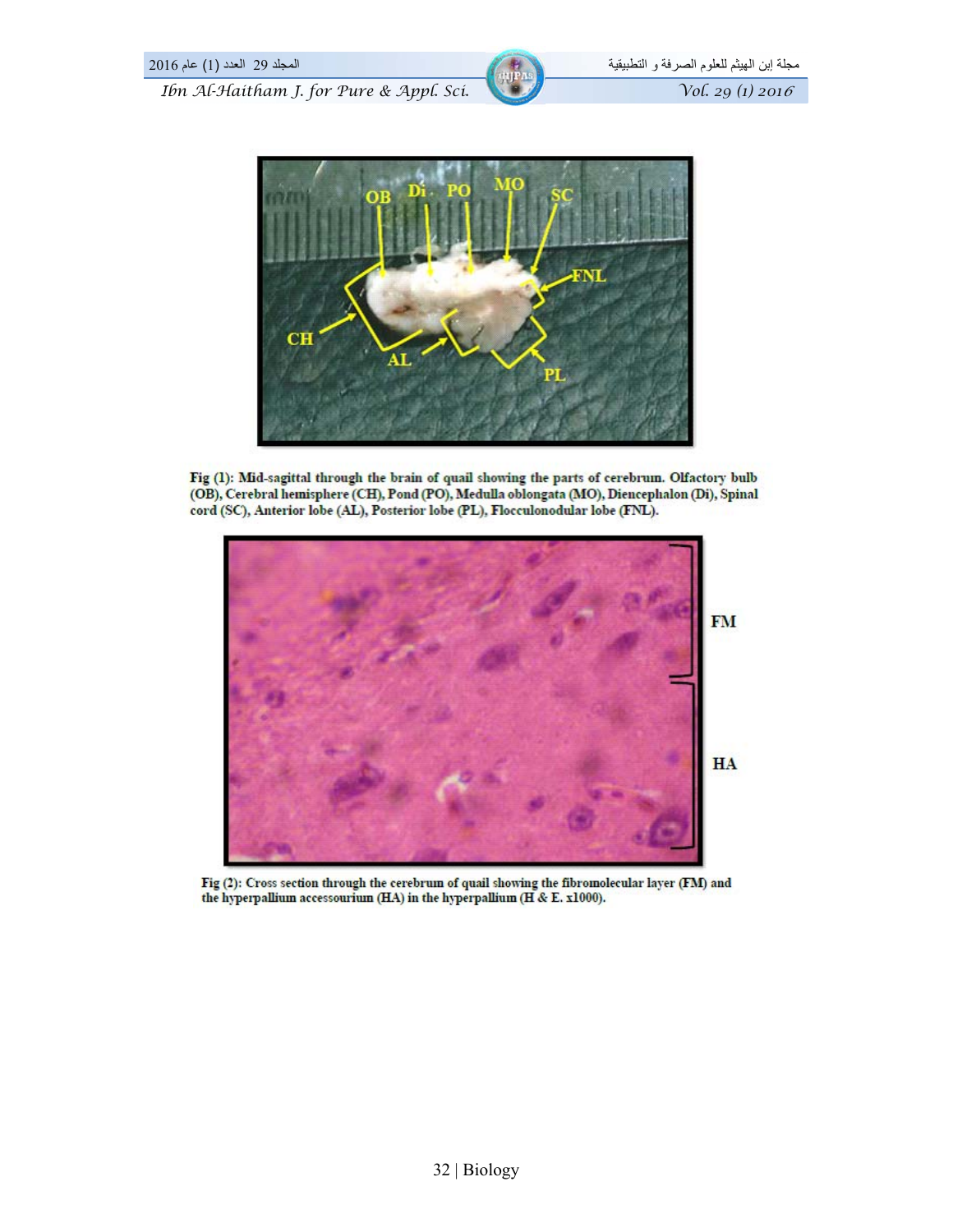

Fig (3): Cross section through the cerebrum of quail showing the intercalated hyperpallium accessorium (IHA), hyperpallium intercalates suprema (HISM) and hyperpallium densocellular (HD). (H & E. 1000x).



Fig (4): Frontal section through the cerebrum of the quail showing the dorsolateral corticoid area. (H & E. 400x). Horizontal neuron (HN), Spherical neuron (SN), Axon (Ax), Stellate neuron (STN).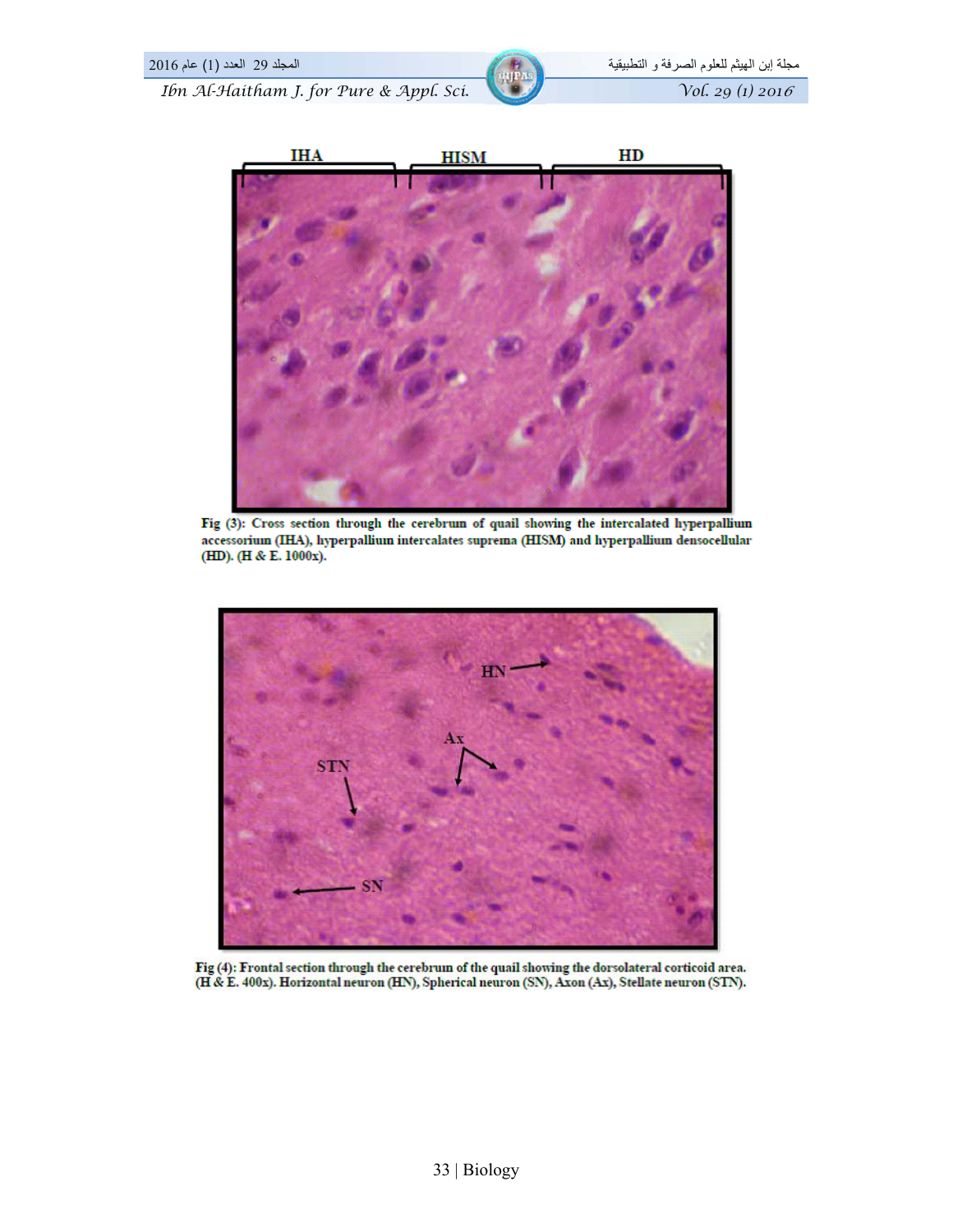

Fig (5): Mid sagittal section through the cerebrum of the quail showing the piriform cortex (H & E. x1000). Blood vessel (BV), Axon (Ax), Pyramidal neuron (PN), Glial cell (Gic).



Fig (6): Frontal section through the cerebrum to explain the hippocampal complex region. (H & E. x1000). Dorsolateral (DL), Dorsomedial (DM), Ventral part (VP), Pyramidal neuron (PN), Stellate neuron (STN), Spherical neuron (SN), Fusiform neuron (FN), Blood vessel (BV).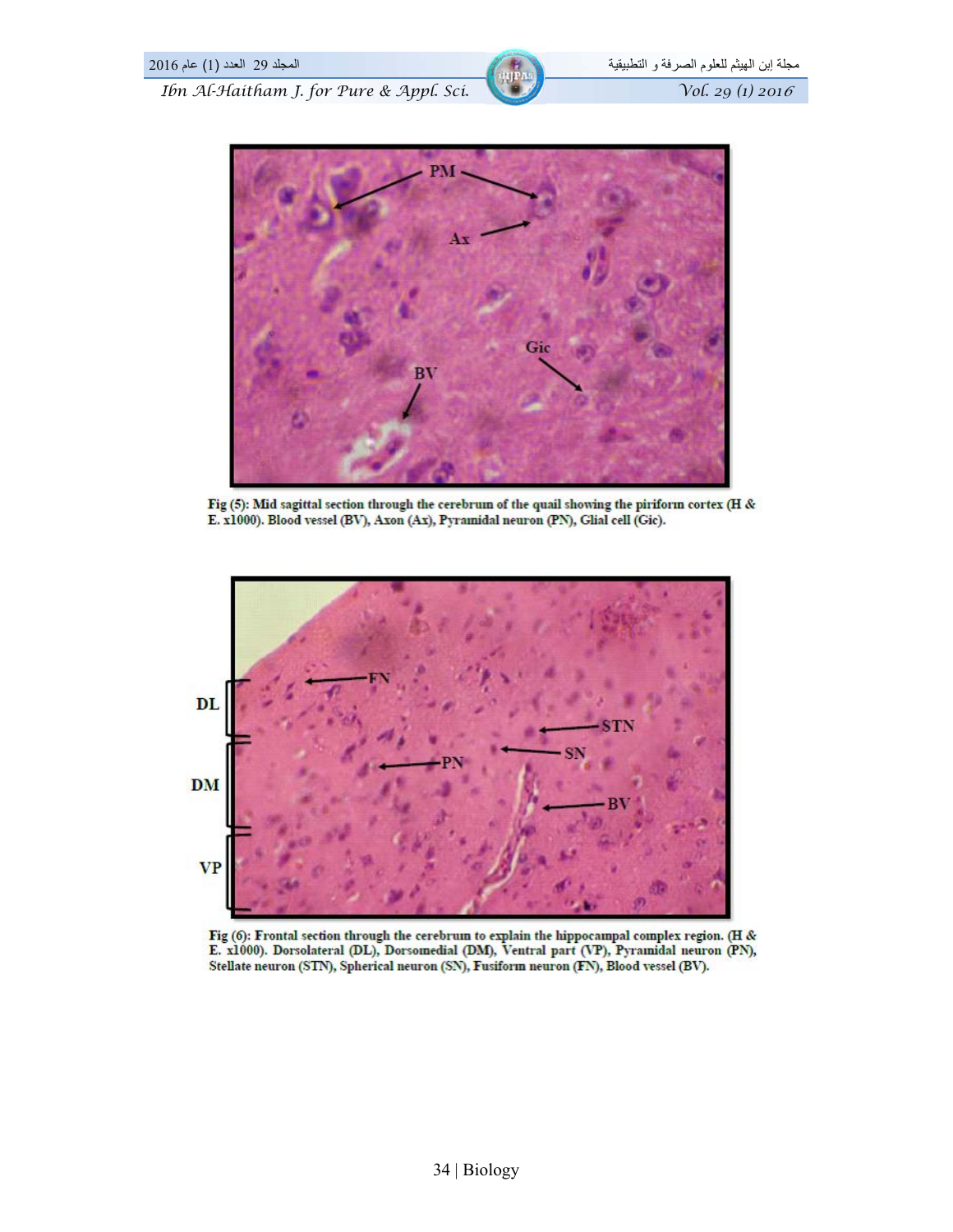

Fig (7): Cross section through the cerebrum of the quail showing the mesopallium region. (H & E., 400x). Pyramidal neuron (PN), Glial cell (Gic), Axon (Ax), Dendrites (D), Spherical neuron (SN), Horizontal neuron (HN).



Fig (8): Cross section through the cerebrum of quail showing the nidopallium region (H & E. 400x). Nucleus (N), Pyramidal neuron (PN), Glial cell (Gic), Axon (Ax), Dendrites (D).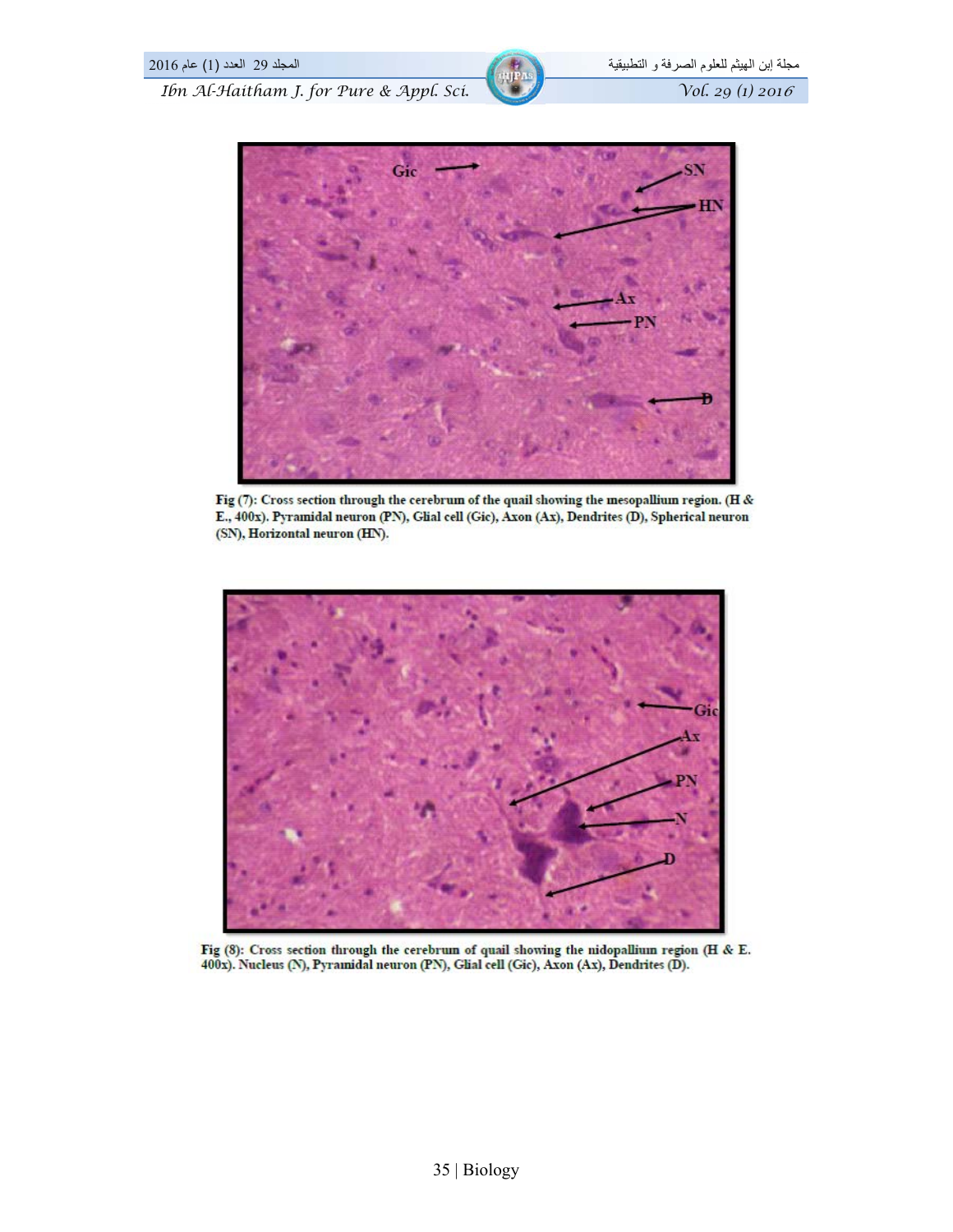

Fig (9): Cross section through the cerebrum of the quail showing the archopallium region. (H & E. x1000). Nucleus (N), Pyramidal neuron (PN), Glial cell (Gic), Spherical neuron (SN), Axon (Ax), Dendrites (D), Stellate neuron (STN).



Fig (10): Cross section through the cerebrum of the quail showing the striatum region. (H & E. 100x). Glial cell (Gic), Axon (Ax), Nerve fibers (NF), Spherical neurons (SN).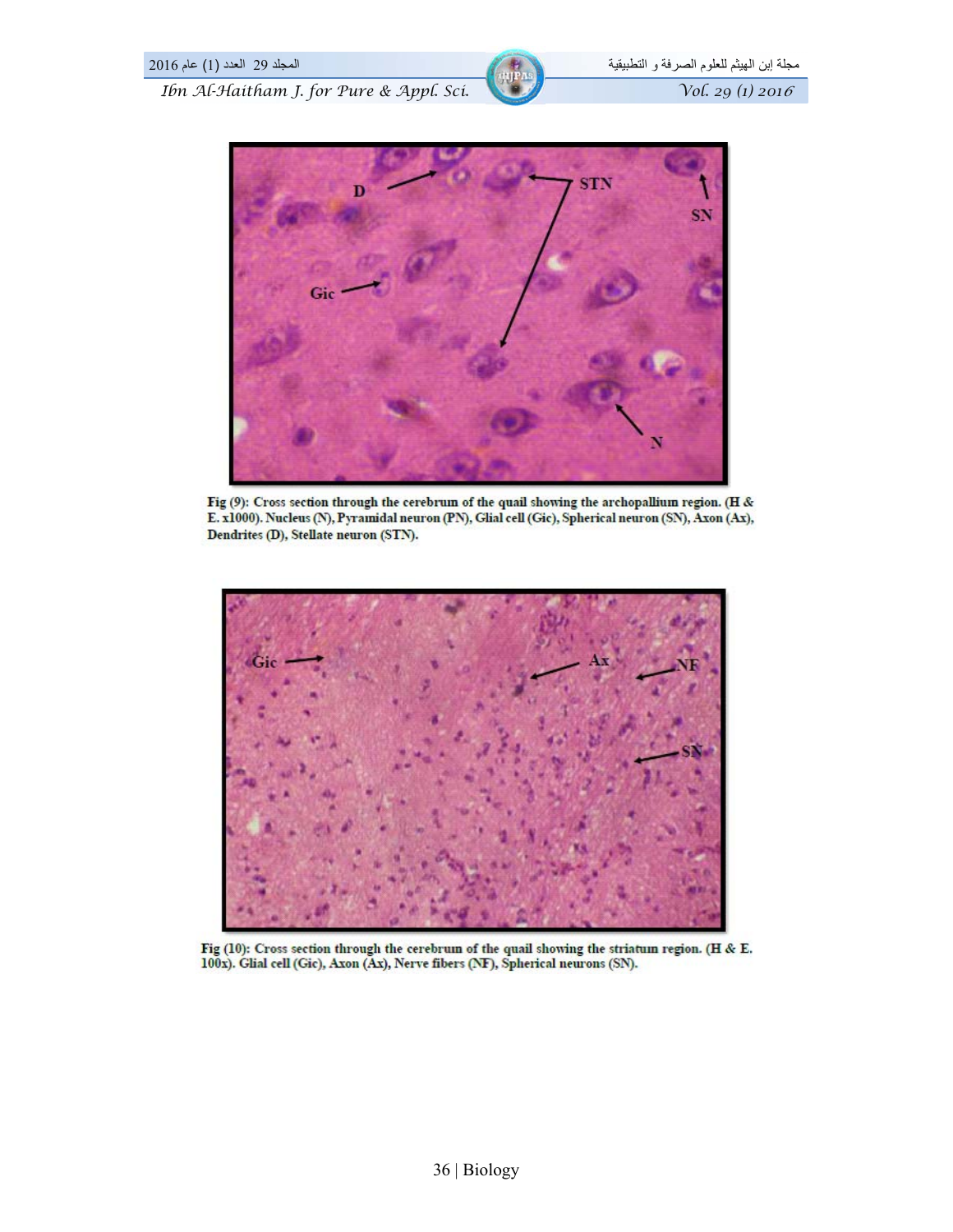

Fig (11): Cross section through the cerebrum showing the pallidum region. (H & E. 100x). Nerve fibers (NF), Pyramidal neuron (PN), Glial cell (Gic).



Fig (12): Cross section through the anterior choroid plexus in the roof of cerebrum of quail (H & E. 100x). Villi (Vi), Pia matter (PM).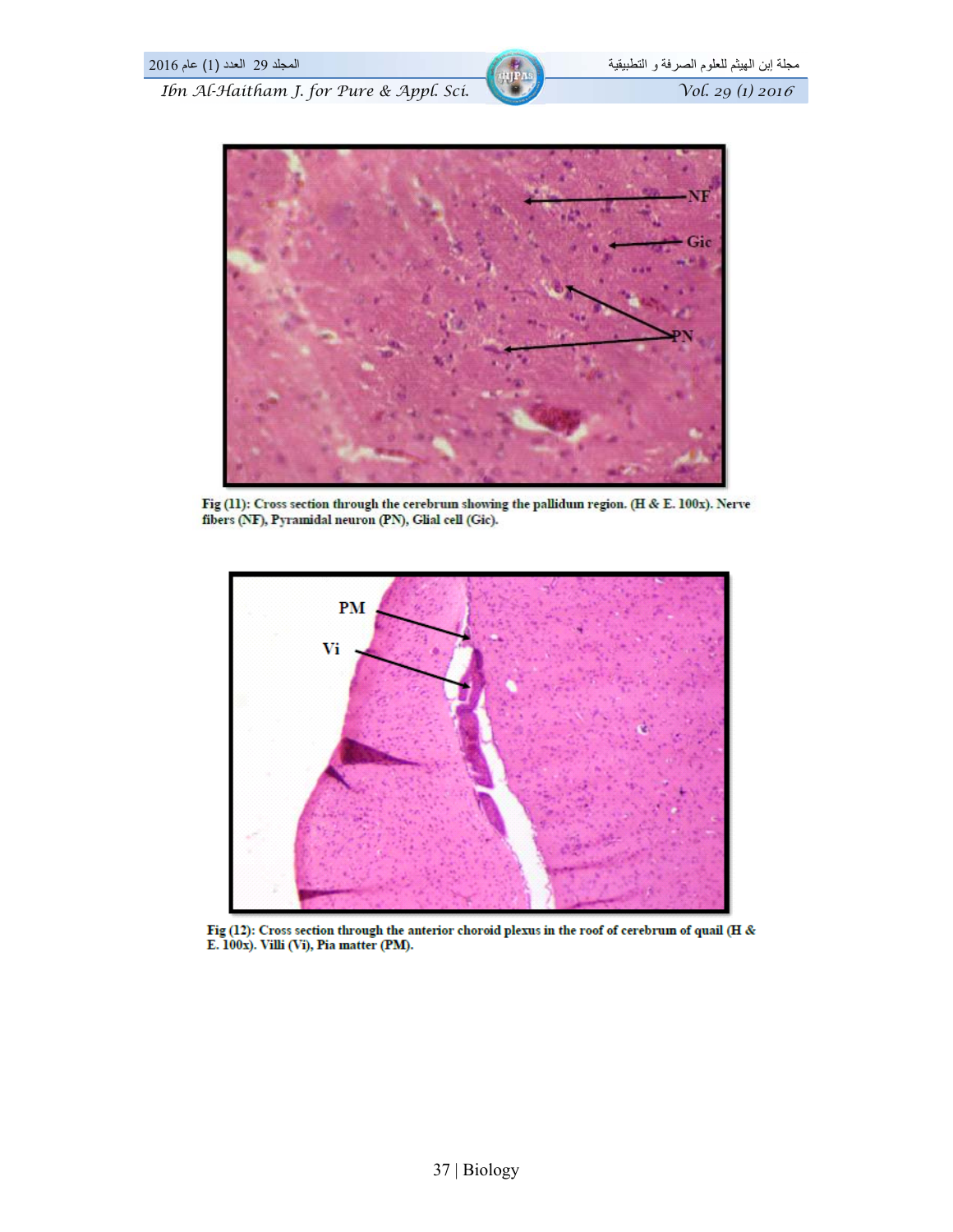



Fig (13): Cross section through the anterior choroid plexus in the roof of the prosencephalon (H & E. 400x). Pia matter (PM), Ependymal cell (EP), Blood vessel (BV).